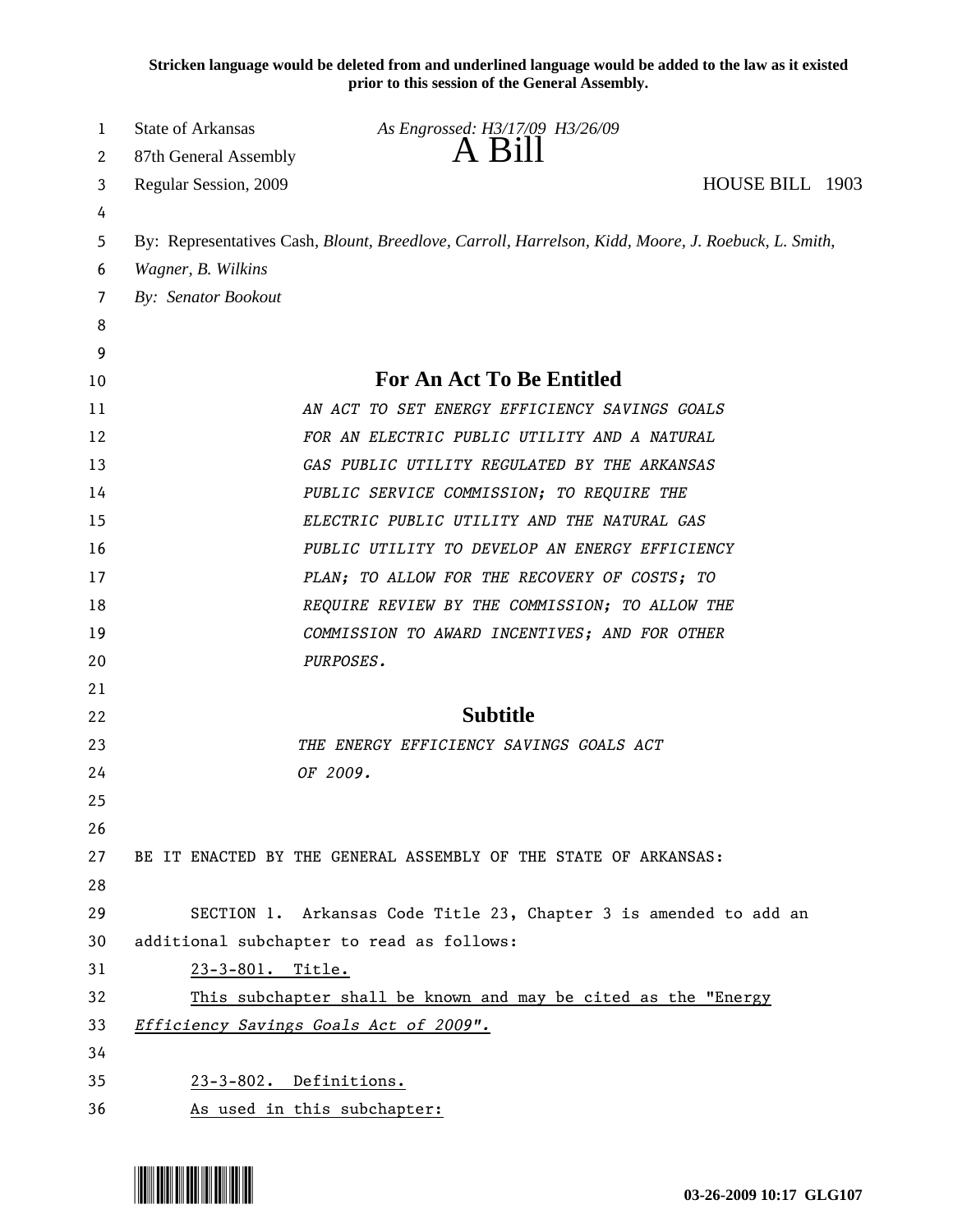| 1  | (1) "Cost effective" means the program meets the cost-                          |
|----|---------------------------------------------------------------------------------|
| 2  | effectiveness criteria established by the Arkansas Public Service Commission;   |
| 3  | $(2)(A)$ "Energy efficiency" means a decrease in the consumption                |
| 4  | of electricity or natural gas achieved through a measure or program that        |
| 5  | targets customer behavior, equipment, devices, or materials.                    |
| 6  | "Energy efficiency" includes load management to the<br>(B)                      |
| 7  | extent that it reduces an electric utility's overall energy usage in this       |
| 8  | state; and                                                                      |
| 9  | (3) "Load management" means a measure or program that targets                   |
| 10 | equipment or devices to decrease peak electricity demand from a peak to an      |
| 11 | off-peak period.                                                                |
| 12 |                                                                                 |
| 13 | 23-3-803. Energy efficiency savings goals.                                      |
| 14 | (a) An electric utility shall use its best efforts through the                  |
| 15 | implementation of energy efficiency programs for its customers to meet by       |
| 16 | 2013 an annual energy savings goal of at least one percent $(1\%)$ of the       |
| 17 | electric utility's total annual sales in kilowatt hours based on its most       |
| 18 | recent three-year average of total kilowatt hours, as determined by the         |
| 19 | Arkansas Public Service Commission.                                             |
| 20 | (b) A natural gas utility shall use its best efforts through the                |
| 21 | implementation of energy efficiency programs for its customers to meet by       |
| 22 | 2013 an annual energy savings goal of at least seventy-five hundredths of one   |
| 23 | percent (0.75%) of the natural gas utility's total annual sales in therms       |
| 24 | based on its most recent three-year average of total therm sales, as            |
| 25 | determined by the commission.                                                   |
| 26 | (c) During the period of 2010 through 2012, the commission may                  |
| 27 | establish for an electric utility or a natural gas utility interim goals for    |
| 28 | energy savings that are attributable to energy efficiency programs              |
| 29 | implemented under this subchapter.                                              |
| 30 |                                                                                 |
| 31 | 23-3-804. Limitation on spending.                                               |
| 32 | (a) Unless the Arkansas Public Service Commission has given its prior           |
| 33 | approval, a natural gas utility or an electric utility shall not spend on its   |
| 34 | energy efficiency programs an annual amount that exceeds two percent $(2\%)$ of |
| 35 | its total utility sales revenues for the preceding year.                        |
| 36 | (b) As used in subsection (a) of this section, "total utility sales             |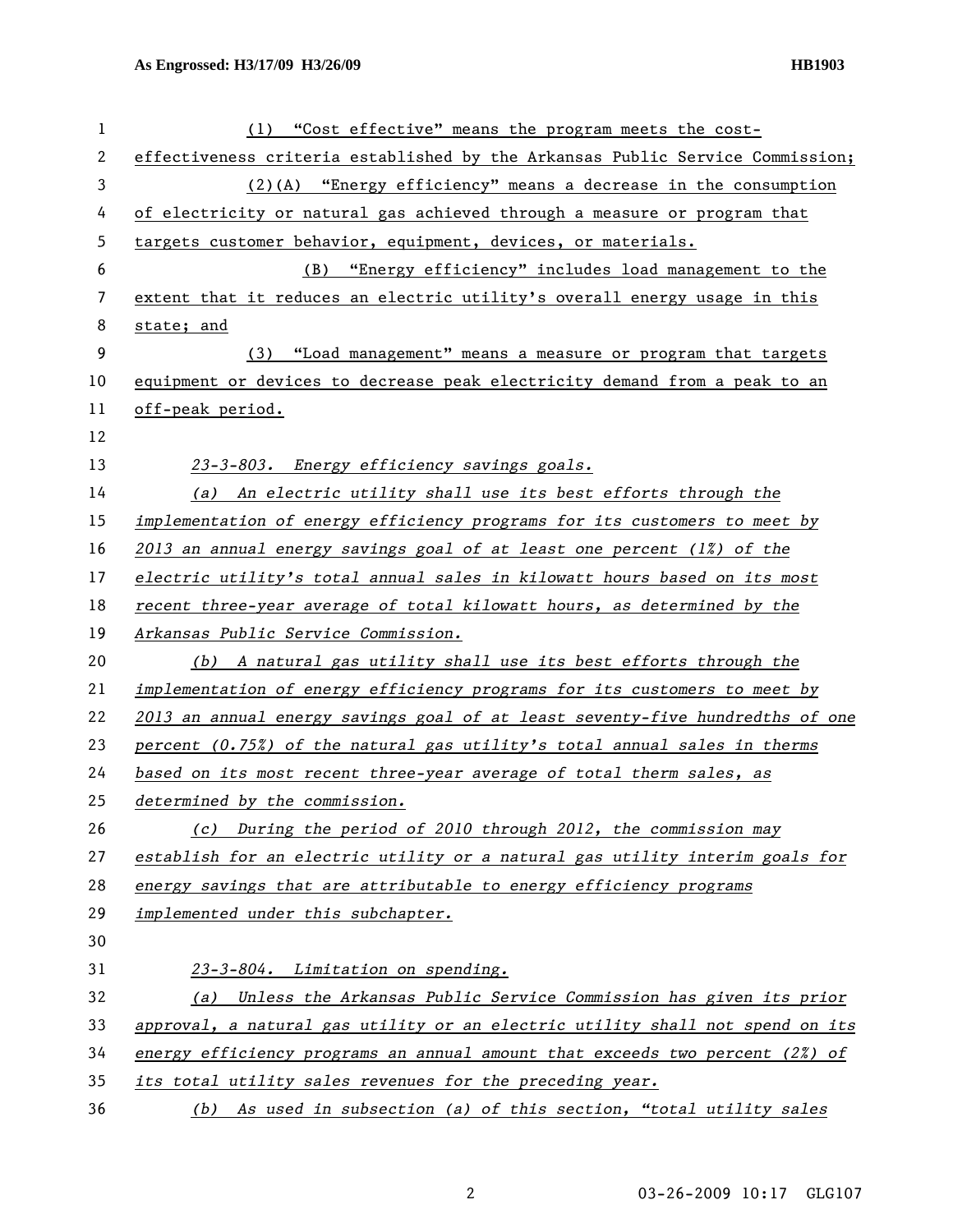| 1  | revenues" includes electricity or natural gas commodity costs.                |
|----|-------------------------------------------------------------------------------|
| 2  |                                                                               |
| 3  | 23-3-805. Energy efficiency plan.                                             |
| 4  | (a) Within ninety (90) days after the effective date of this act, the         |
| 5  | Arkansas Public Service Commission shall initiate a proceeding to require     |
| 6  | each utility to develop and submit an energy efficiency plan to meet its      |
| 7  | energy efficiency savings goal set under § 23-3-803.                          |
| 8  | $(b)(1)$ Within one hundred eighty (180) days after the effective date of     |
| 9  | this act, each utility shall file its energy efficiency plan with the         |
| 10 | commission for its approval.                                                  |
| 11 | (2) Beginning September 1, 2010, and annually thereafter, each                |
| 12 | utility shall file its energy efficiency plan with the commission for its     |
| 13 | approval.                                                                     |
| 14 | The energy efficiency plan shall include without limitation the<br>(c)        |
| 15 | following:                                                                    |
| 16 | (1) A set of energy efficiency programs that include offerings                |
| 17 | for each customer class;                                                      |
| 18 | The funding level for each energy efficiency program;<br>(2)                  |
| 19 | A demonstration that the proposed energy efficiency programs<br>(3)           |
| 20 | and funding are sufficient to achieve the utility's energy efficiency savings |
| 21 | goal;                                                                         |
| 22 | A demonstration that the utility's energy efficiency<br>(4)                   |
| 23 | programs will collectively be cost-effective;                                 |
| 24 | $(5)(A)$ An explanation of the utility's plan for the practical               |
| 25 | and effective administration of the utility's proposed energy efficiency      |
| 26 | programs.                                                                     |
| 27 | (B) A utility's energy efficiency programs shall be                           |
| 28 | administered by a commission-approved entity that includes without            |
| 29 | limitation:                                                                   |
| 30 | The utility;<br>(i)                                                           |
| 31 | (iii)<br>A coordinator with other utility programs;                           |
| 32 | (iii) A state, county, or local agency; or                                    |
| 33 | A nonprofit organization; and<br>(iv)                                         |
| 34 | The process for retaining an independent expert to verify<br>(6)              |
| 35 | the incremental energy savings from the utility's energy efficiency programs. |
| 36 | (d) An energy efficiency plan may include provision for the utility or        |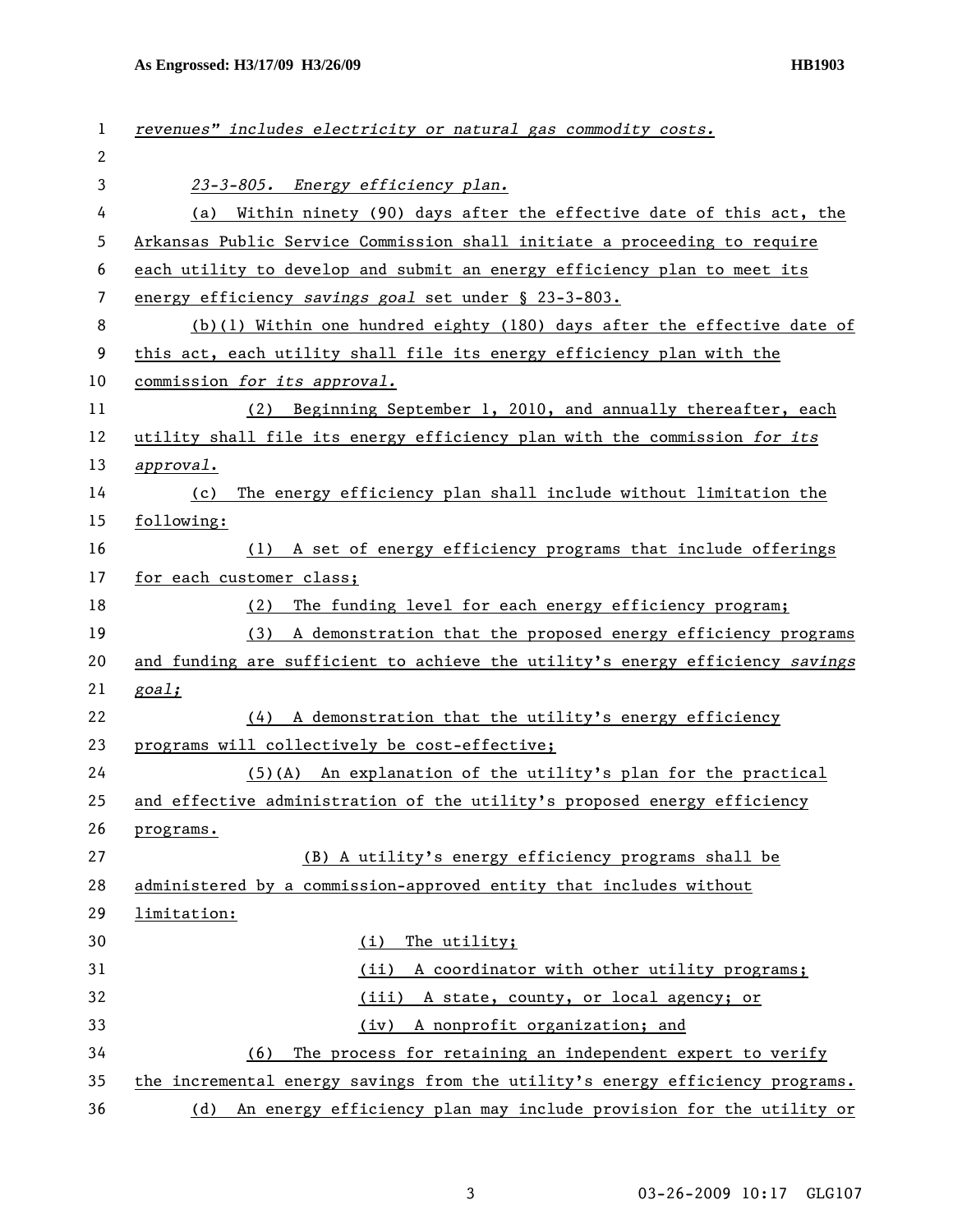| 1  | the administrator selected by the commission to facilitate third-party loans  |
|----|-------------------------------------------------------------------------------|
| 2  | to customers to finance an energy efficiency measure.                         |
| 3  | (e) The energy efficiency plan's proposed expenditures for energy             |
| 4  | efficiency programs for each rate class shall be equal to the amounts that    |
| 5  | are collected from each customer rate class for the energy efficiency         |
| 6  | programs.                                                                     |
| 7  |                                                                               |
| 8  | 23-3-806. Monitoring.                                                         |
| 9  | The Arkansas Public Service Commission shall monitor and verify utility       |
| 10 | performance to ensure compliance with the requirements of this subchapter.    |
| 11 |                                                                               |
| 12 | 23-3-807. Cost recovery.                                                      |
| 13 | (a) The Arkansas Public Service Commission shall allow a utility that         |
| 14 | undertakes an approved energy efficiency program to recover its costs to      |
| 15 | implement that energy efficiency program.                                     |
| 16 | $(b)(1)(A)$ The utility shall recover the costs of an approved                |
| 17 | energy efficiency program from its customers in a manner that is consistent   |
| 18 | with the electric utility's or the natural gas utility's most recent order    |
| 19 | for a general change or modification of rates and charges.                    |
| 20 | The charge under subdivision $(b)(1)(A)$ of this section<br>(B)               |
| 21 | shall be:                                                                     |
| 22 | (i) Applied to all existing and future distribution                           |
| 23 | customers; and                                                                |
| 24 | Based on that customer's current monthly<br>(ii)                              |
| 25 | billing determinants.                                                         |
| 26 | (2) If it finds it in the public interest, the commission may                 |
| 27 | authorize the utility to capitalize the costs of implementing approved energy |
| 28 | efficiency programs.                                                          |
| 29 |                                                                               |
| 30 | 23-3-808. Energy efficiency plan review.                                      |
| 31 | (a)(1) Within one hundred eighty (180) days of receiving an energy            |
| 32 | efficiency plan from a utility, the Arkansas Public service Commission shall  |
| 33 | approve the energy efficiency plan, conditionally approve the energy          |
| 34 | efficiency plan, or reject the energy efficiency plan.                        |
| 35 | If the commission rejects the energy efficiency plan or<br>(2)                |
| 36 | conditionally approves the energy efficiency plan in terms that the utility   |